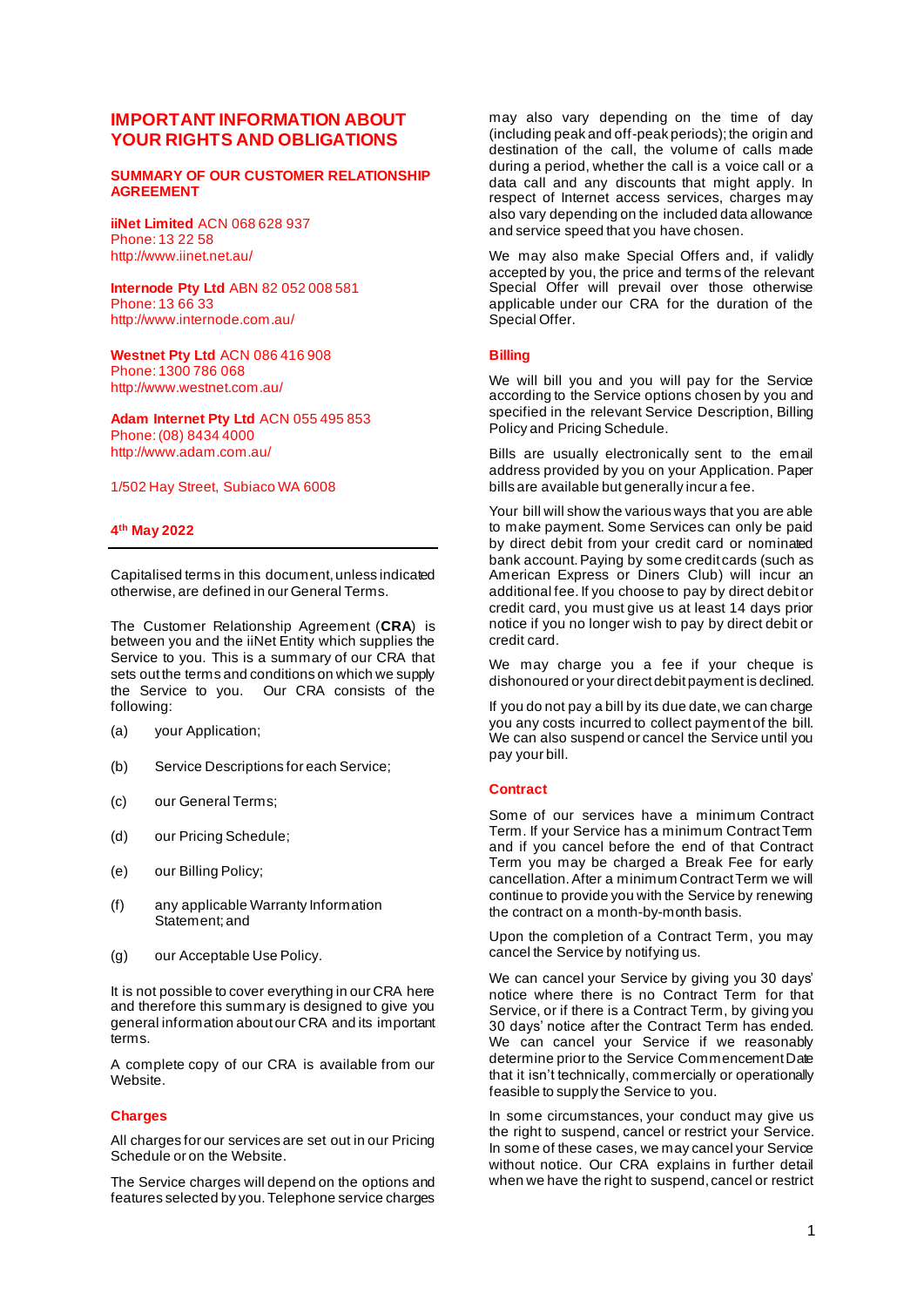your Service, and how much notice, if any, we need to give you.

If we reconnect a Service that has been cancelled or suspended, you may be required to pay a reconnection charge.

# **Variations**

We may change our CRA at any time, and are not required to give you any prior notice unless a change is detrimental to you. In such cases, we will notify you at least 30 days beforehand. If we make any change that is likely to have a detrimental impact on you that is not minor, you may cancel the affected Services without incurring any Break Fee by giving notice to us within 42 days after the date we notify you of the change.

If we make any change which will be detrimental to you, we will notify you by mail, email and/or a message on your next bill.

### **Liability and Warranty**

We provide the Service to you subject only to the terms, conditions and warranties contained in our CRA and any non-excludable rights you have under the Australian Consumer law, including in particular under any applicable Consumer Guarantees. Subject to the Consumer Guarantees, we aim to provide, but do not promise, continuous or fault-free service. For some services, we provide warranties that operate in addition to the Consumer Guarantees.

We exclude any liability to you for Consequential Loss suffered or incurred by you, except to the extent that you are entitled to recover your reasonably foreseeable loss under the Australian Consumer Law.

You indemnify us against any loss, damage, or costs (but excluding any Consequential Loss):

- relating to the use of the Service or equipment used in connection with the Service, arising out of your breach of the CRA or negligent acts or omissions; and
- in connection with the suspension or disconnection of your Service (except from events not caused by your default or conduct), including as a result of a claim made against us by any third party that relates to the suspension or disconnection of your Service.

# **Complaint Handling**

If you wish to make a complaint in relation to your Service, you must follow the complaint handling process described on our Website at:

iiNet:

[https://iihelp.iinet.net.au/complaints\\_escalation\\_proc](https://iihelp.iinet.net.au/complaints_escalation_process) [ess;](https://iihelp.iinet.net.au/complaints_escalation_process)

Internode: [http://www.internode.on.net/about/legal/complaints\\_](http://www.internode.on.net/about/legal/complaints_handling/) [handling/;](http://www.internode.on.net/about/legal/complaints_handling/)

Westnet:

[http://www.westnet.com.au/legal/complaints](http://www.westnet.com.au/legal/complaints-escalation-process.html)[escalation-process.html](http://www.westnet.com.au/legal/complaints-escalation-process.html);

Adam: <http://www.adam.com.au/legal>.

If your complaint is not adequately resolved you may lodge a complaint with the Telecommunications Industry Ombudsman (**TIO**) at www.tio.com.au. The TIO provides an independent dispute resolution scheme for small business and residential consumers in Australia.

### **Fault Reporting**

If you wish to report a fault, please call us or email us.

If you ask us to come to your premises to repair a fault reported by you and no fault is found, or the fault turns out to be caused by Your Equipment, you may be charged an incorrect call-out fee as described in our Pricing Schedule.

# **Customer Service Guarantee**

Minimum performance standards (**CSG Standard**) exist for the connection and fault rectification of standard telephone services and the attending of appointments by carriage service providers.

The CSG Standard aims to protect you against poor service and you may be entitled to compensation if we fail to comply with the CSG Standard.

Part 5 of the CSG Standard allows for a service provider to propose that a customer waive their rights and protections and other performance standards to obtain a significant service benefit. Some of our services can only be offered to you on the basis that you waive your rights and protections under the CSG Standard so that we can provide you with a significant service benefit. See the relevant Service Description in our CRA for more information.

For more information about the CSG Standard visit the www.acma.gov.au or telephone us.

# **Use of Personal information**

The *Privacy Act 1988* (Cth) and telecommunications legislation impose strict obligations on us to respect your privacy and the confidentiality of your Personal Information.

You acknowledge that we may:

- collect and disclose your Personal Information to a credit reporting agency or credit provider, including your name, current and previous addresses, date of birth, employer, driver's licence number, service number, and your personal and commercial credit information or credit rating;
- use your Personal Information to consider your application for personal and commercial credit, the Service or other iiNet Entity services. We may also use this information for purposes related to the supply of the Service and to provide you with information about